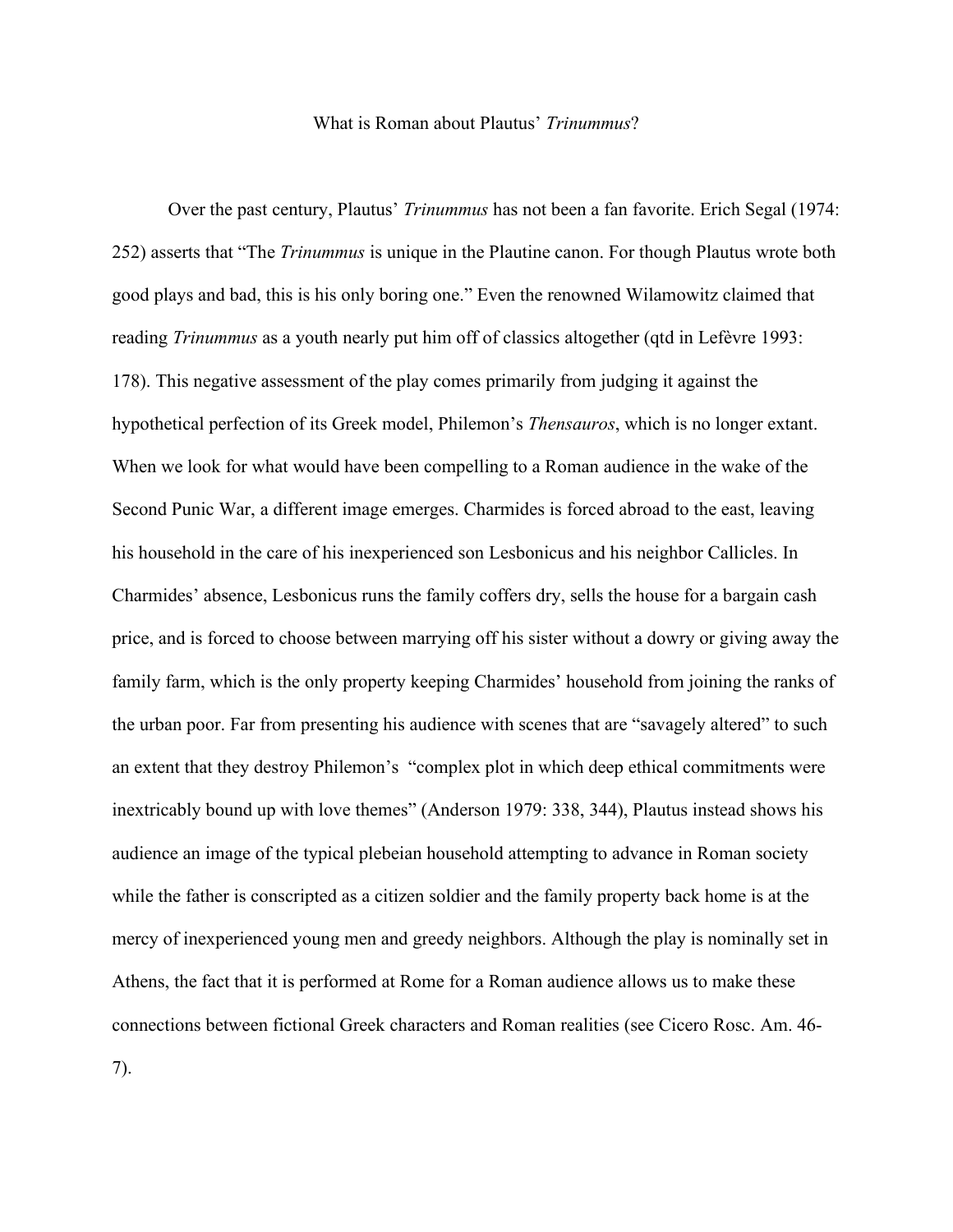The threat of shattered household wealth is placed in the foreground at the outset of the play by Luxuria, the divine prologue speaker, who ushers her daughter Inopia into Charmides' house, a powerful visual symbol of the anxieties that undergird the play (1-3). In the debate about the dowry, Lesbonicus and Lysiteles' father Philto acknowledge differences in wealth (*ordo rerum*) and social status (*factio*) between the two families, which in Roman terms would align Lesbonicus' family with the plebeian nobility, who were powerful yet more vulnerable to the loss of wealth and status than their patrician counterparts (451-452, 486-487, 642-647). To Lesbonicus' enslaved servant Stasimus (615-619) and neighbor Megaronides (136-137, 139), it appears that Callicles has taken advantage of Charmides' absence and cheated the house away from Lesbonicus. The threat is made all the more dire by what seems like the inevitable loss of the family farm. Even Charmides, upon his arrival home, laments "I made it home alive! But now, here, I meet my end, pathetic, all on account of those for whose sake I was forced abroad, at my age. The sickness of it steals my breath away." (1089-1091). But, since this is a comedy, things aren't as they seem. As it turns out there was a treasure hidden in the walls of Charmides' house all along, Callicles bought the house to preserve the treasure for his friend, while Lysiteles, the suitor of Lesbonicus' sister, doesn't actually want the farm as a dowry. In the end, Charmides returns home to find his possessions protected by faithful friends and a socially advantageous marriage arranged for his daughter—comic wish fulfillment at its best!

In Plautus' Rome, however, the families of those conscripted into the citizen army were not so fortunate. Rather than finding a postwar boom after the expulsion of Hannibal from Italy, everyday Romans instead had to deal with socially imbalanced veteran colonies, the take-over of *ager publicus* by the wealthy, the rise of latifundia throughout Italy, an influx of foreign slave labor, and the continuous strain on middle-class citizen soldiers caused by Rome's military